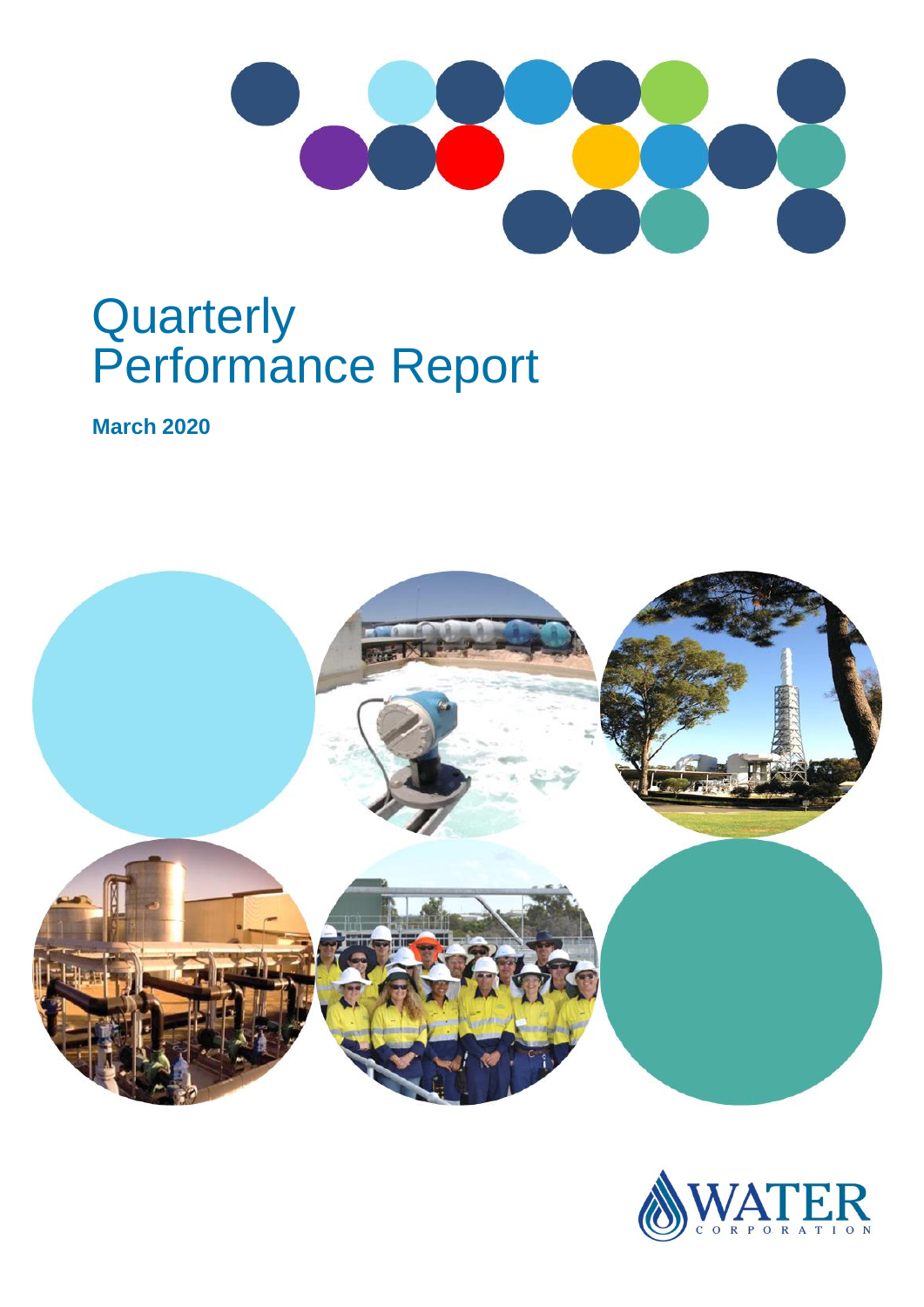## Financial Performance





|                                                      |               | 9 months to March 2020           | <b>PCP</b> | <b>Full Year 2019/20</b> |                   |
|------------------------------------------------------|---------------|----------------------------------|------------|--------------------------|-------------------|
| Financial Results (\$'000s)                          | <b>Actual</b> | <b>Budget</b><br><b>Variance</b> |            | <b>Last Year</b>         | <b>SCI Budget</b> |
| Operating revenue                                    | 2,044,853     | 2,031,565                        | 13,288     | 1,937,661                | 2,742,288         |
| Direct operating expenses                            | 690,194       | 672,195                          | (17,999)   | 641,522                  | 984,511           |
| Depreciation / amortisation                          | 382,578       | 383,639                          | 1,061      | 367,152                  | 530,426           |
| Earnings before interest & tax (EBIT) <sup>(1)</sup> | 972,081       | 975,731                          | (3,651)    | 928,986                  | 1,227,352         |
| less: Net interest expense                           | 161,145       | 188,660                          | 27,516     | 183,136                  | 255,262           |
| add: Developers' contribution                        | 105,899       | 148,645                          | (42, 746)  | 127,619                  | 223,100           |
| Operating surplus before tax                         | 916,835       | 935,716                          | (18, 881)  | 873,469                  | 1,195,190         |
| Income tax expense                                   | 274,676       | 281,543                          | 6,867      | 261,564                  | 358,102           |
| Operating surplus after tax (2)                      | 642,159       | 654,173                          | (12,013)   | 611,905                  | 837,088           |
|                                                      |               |                                  |            |                          |                   |
| Capital expenditure                                  | 423,178       | 435,541                          | 12,363     | 474.580                  | 719,810           |
| Borrowings taken (repaid)                            |               |                                  |            |                          | 110,000           |
| Net debt                                             | 5,842,685     | 6,003,143                        | 160,458    | 5,851,801                | 6,320,002         |

| <b>Financial Performance Measures</b>    | Full Year June 2019/20 | <b>Last Year</b> |                 |               |  |
|------------------------------------------|------------------------|------------------|-----------------|---------------|--|
|                                          | <b>Forecast</b>        | <b>Target</b>    | <b>Variance</b> | <b>Actual</b> |  |
| Return on assets (%)                     | 6.9                    | 7.3              | (0.4)           | 7.1           |  |
| Debt to total assets (%)                 | 34.9                   | 35.0             | 0.1             | 34.9          |  |
| Return on equity (%)                     | 7.2                    | 7.7              | (0.5)           | 7.4           |  |
| <b>Net Accruals to Government (\$m)</b>  |                        |                  |                 |               |  |
| Represented by:                          |                        |                  |                 |               |  |
| Tax equivalents                          | 348.3                  | 360.9            | (12.6)          | 360.7         |  |
| Dividends provided                       | 617.9                  | 620.1            | (2.2)           | 604.6         |  |
| <b>Operating Subsidies</b>               |                        |                  |                 |               |  |
| Non-Commercial Country Services          | 272.1                  | 280.6            | 8.5             | 254.6         |  |
| Revenue Concessions                      | 156.8                  | 171.1            | 14.3            | 166.0         |  |
| <b>Metropolitan Operations</b>           | 2.0                    | 1.1              | (0.9)           | (0.6)         |  |
| <b>Total Operating Subsidies</b>         | 430.9                  | 452.8            | 21.9            | 420.0         |  |
| Net Accrual to Government <sup>(3)</sup> | 535.3                  | 528.2            | 7.1             | 545.3         |  |

#### **Comments**

Year to date operating surplus after tax is \$12.0m lower than budget for the 9 months to 31 March 2020.

(1) EBIT is lower than budget as a result of greater direct operating expenses related to increased water production and a higher level of operations & maintenance. This has been partially offset by slightly higher revenue from water sales due to warmer seasonal temperatures and lower average rainfall.

(2) Lower developers' contribution is attributed to reduced subdivision and development activity in the market, combined with lower net interest, income tax and the unfavourable EBIT result, has returned an unfavourable Operating surplus after tax position of \$12.0m.

(3) Net Accrual to Government is projected to be \$7.1m higher than budget due to the net impact of a lower Operating Subsidy payment received from Government.

*\* PCP - Prior Comparative Period.* 



Page 1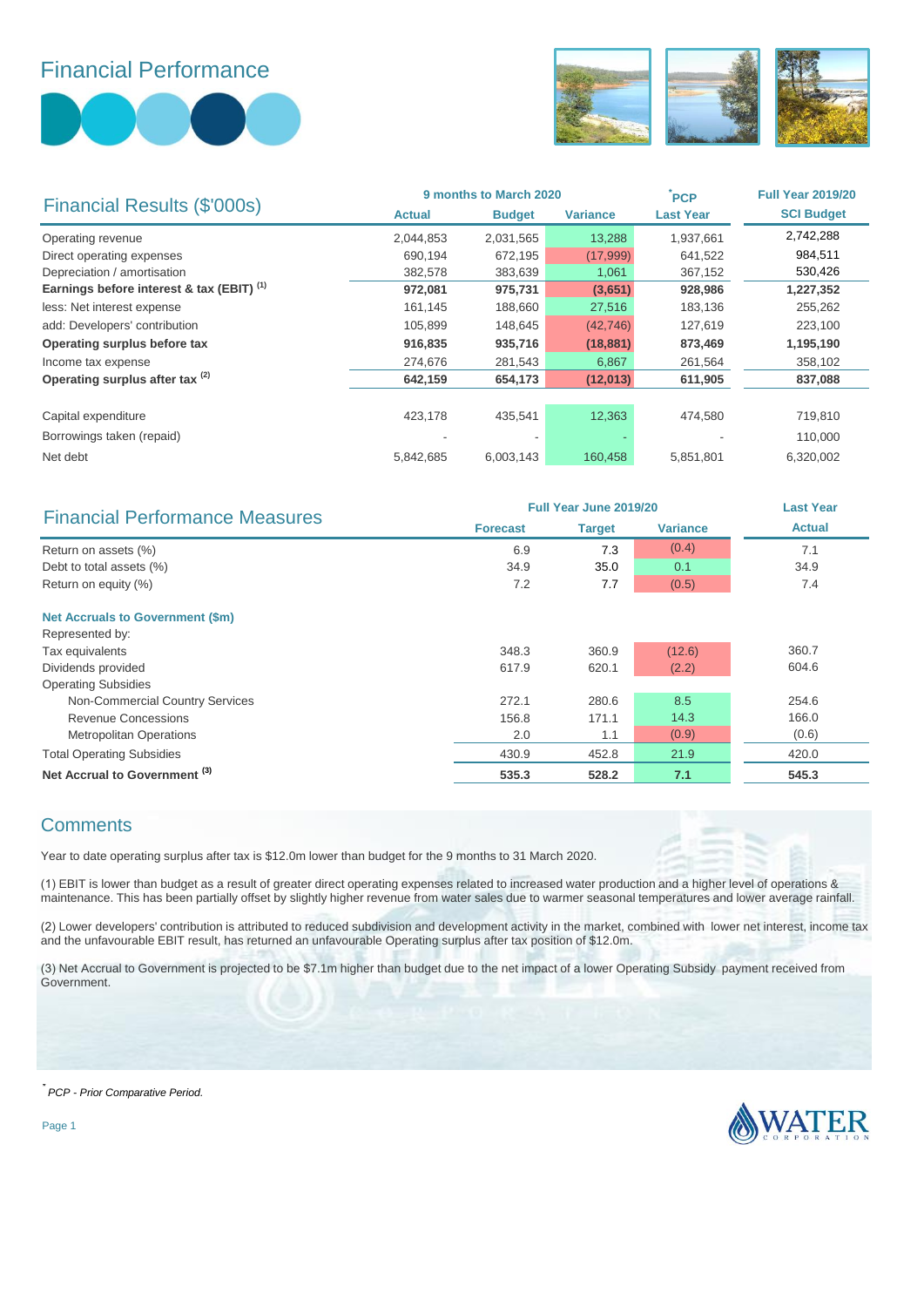# Business Targets & Information





| <b>Performance Indicators</b>                               |                 |        | <b>Full Year 2019/20</b> |                           |
|-------------------------------------------------------------|-----------------|--------|--------------------------|---------------------------|
|                                                             | <b>Forecast</b> |        | <b>Target</b>            | <b>Status</b>             |
| <b>Our Customers and Stakeholders</b>                       |                 |        |                          |                           |
| Customer Performance Index <sup>(1)</sup>                   | 7.03            | $>=$   | 7.20                     | <b>Worse Than Target</b>  |
| Perth-Peel total per capita consumption (kL) <sup>(2)</sup> | 127             | $\leq$ | 126                      | <b>Worse Than Target</b>  |
| <b>Our Business</b>                                         |                 |        |                          |                           |
| Total cost per property $(\$)$ $^{(3)}$                     | 2,012           | $\leq$ | 1,999                    | <b>Worse Than Target</b>  |
| Net Accruals to Government $(\text{Im})^{(4)}$              | 535.3           | $>=$   | 528.2                    | <b>Better Than Target</b> |
| <b>People &amp; Culture</b>                                 |                 |        |                          |                           |
| Safety Index                                                | 92.5            | $>=$   | 92.5                     | On Target                 |
|                                                             |                 |        |                          |                           |

| <b>Business Information</b>                                   | <b>Year to Date March</b> |                    |  |  |  |
|---------------------------------------------------------------|---------------------------|--------------------|--|--|--|
|                                                               | 2020                      | 2019               |  |  |  |
| Water Properties Connected - Residential<br>- Non-Residential | 1,006,337<br>126,404      | 994,842<br>125,767 |  |  |  |
| Water Supplied - Metro (ML)                                   | 199.707                   | 191,564 $(a)$      |  |  |  |
| Wastewater Treated - Metro (ML)                               | 115,974                   | 107,523 $(b)$      |  |  |  |

#### **Comments**

1) The current forecast is under Target largely due to a change in survey methodologies. The Water Corporation conducted a review of the prior methodology during the year and replaced it with the new Customer Value Survey (CVS). This has been created to provide a more holistic view of customer feedback. However, results from the new methodology are still compared against the previously set Customer Performance Index target of 7.20.

2) The 127kL forecast is predominately due to the unseasonably hot weather and lower average rainfall experienced state-wide.

3) Total cost per property is expected to increase by \$13 – primarily driven by the compounding effect of a lower level of actual / forecast growth than budgeted in the number of properties connected to a water service (from 1.5% to 1.0%), in 2018/19 and 2019/20 respectively.

4) Net Accruals to Government – Is expected to be better than Target based on Quarter 3 Forecast. However, this hasn't taken into consideration the potential impacts of COVID19.

*(a) Water Supplied - Metro (ML) is adjusted downwards as a result of the Annual Principal Statistics review.* 

*(b) Wastewater Treated - Metro (ML) is adjusted upwards as a result of recalculation of flow data due to availability of new information.*